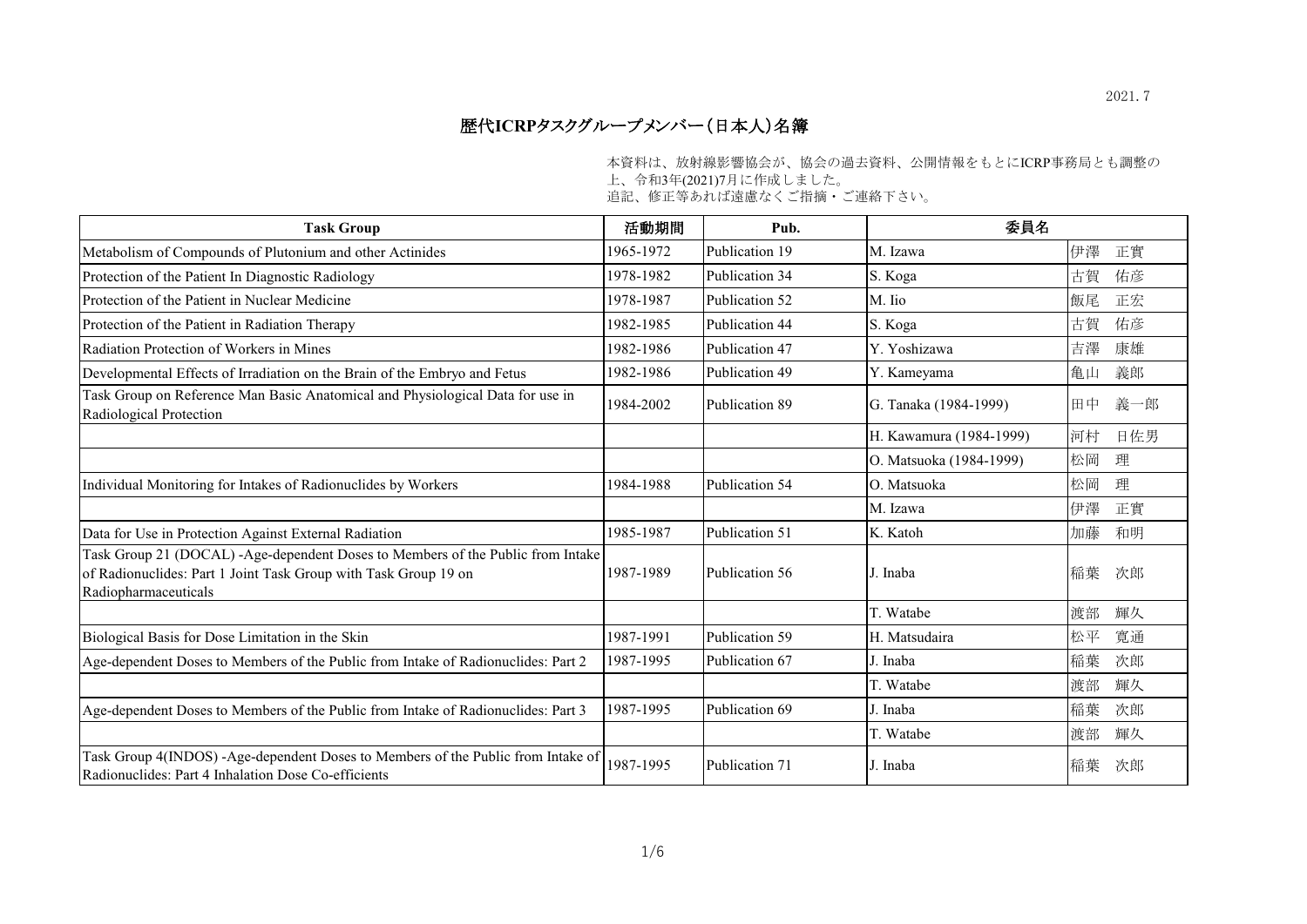| <b>Task Group</b>                                                                                                                                                                     | 活動期間      | Pub.            | 委員名                      |           |
|---------------------------------------------------------------------------------------------------------------------------------------------------------------------------------------|-----------|-----------------|--------------------------|-----------|
| Task Group 4(INDOS) and 21 (DOCAL) -Age-dependent Doses to Members of the<br>Public from Intake of Radionuclides: Part 5 Compilation of Ingestion and Inhalation<br>Dose Coefficients | 1987-1996 | Publication 72  | J. Inaba                 | 稲葉<br>次郎  |
| Doses to the Embryo and Fetus from Intakes of Radionuclides by the Mother                                                                                                             | 1987-2001 | Publication 88  | J. Inaba                 | 稲葉<br>次郎  |
|                                                                                                                                                                                       |           |                 | Y. Nakamura              | 中村<br>裕二  |
| Annual Limits on Intake of Radionuclides by Workers Based on the 1990<br>Recommendations                                                                                              | 1989-1990 | Publication 61  | O. Matsuoka              | 松岡<br>理   |
| Human Respiratory Tract Model for Radiological Protection                                                                                                                             | 1992-1994 | Publication 66  | O. Matsuoka              | 松岡<br>理   |
| Dose Coefficients for Intakes of Radionuclides by Workers                                                                                                                             | 1992-1994 | Publication 68  | J. Inaba                 | 次郎<br>稲葉  |
| Task Group 22: Genetic Susceptibility to Cancer                                                                                                                                       | 1992-1999 | Publication 79  | M. S. Sasaki             | 正夫<br>佐々木 |
|                                                                                                                                                                                       |           |                 | M. Akiyama               | 實利<br>秋山  |
| Task Group 23 on Reference Man -Basic Anatomical and Physiological Data for use in<br>Radiological Protection: The Skeleton                                                           | 1992-1995 | Publication 70  | G. Tanaka                | 田中<br>義一郎 |
| Task Group 24: Multifactorial Genetic Disorders                                                                                                                                       | 1993-1999 | Publication 83  | N. Yasuda                | 徳一<br>安田  |
| Task Group 27: Radiological Protection and Safety in Medicine                                                                                                                         | 1993-1995 | Publication 73  | Y. Sasaki                | 佐々木<br>康人 |
| Task Group 31: Human Alimentary Tract                                                                                                                                                 | 1997-2006 | Publication 100 | S. Takahashi (1997-2001) | 高橋<br>千太郎 |
| Task Group 33: Pregnant Patients and Medical Staff                                                                                                                                    | 1997-2000 | Publication 84  | T. Kusama                | 草間<br>朋子  |
| Task Group 35: Interventional Radiology                                                                                                                                               | 1997-2000 | Publication 85  | H. Nakamura              | 中村<br>仁信  |
| Managing Patient Dose in Computed Tomography                                                                                                                                          | 1997-2000 | Publication 87  | T. Murakami              | 村上<br>卓道  |
| Task Group 38: Cancer Risks at Low Doses                                                                                                                                              | 1997-2005 | Publication 99  | K. Mabuchi               | 馬淵<br>清彦  |
| Task Group 39: Effects on the Embryo/ Foetus                                                                                                                                          | 1997-2003 | Publication 90  | K. Mabuchi               | 清彦<br>馬淵  |
| Release of Patients after Therapy with Unsealed Radionuclides                                                                                                                         | 1999-2004 | Publication 94  | Y. Sasaki                | 佐々木<br>康人 |
|                                                                                                                                                                                       |           |                 | K. Endo                  | 遠藤<br>啓吾  |
| Framework for Assessing the Impact of Ionising Radiation on Non-human species                                                                                                         | 2000-2003 | Publication 91  | K. Fujimoto              | 藤元<br>憲三  |
| Task Group 48: Optimisation in Radiological Protection                                                                                                                                | 2001-2006 | Publication 101 | T. Kosako                | 敏荘<br>小佐古 |
| Task Group 53: Prevention of High-dose-rate Brachytherapy Accidents                                                                                                                   | 2001-2005 | Publication 97  | M. Hiraoka               | 平岡<br>真寛  |
| Radiation Safety Aspects of Brachytherapy for Prostate Cancer using Permanently<br><b>Implanted Sources</b>                                                                           | 2002-2005 | Publication 98  | M. Hiraoka               | 平岡<br>真寛  |
| RBE and Reference Animals and Plants                                                                                                                                                  | 2003-2008 | Publication 108 | K. Fujimoto              | 藤元<br>憲三  |
| Radiological Protection in Medicine                                                                                                                                                   | 2005-2007 | Publication 105 | Y. Yonekura              | 米倉<br>義晴  |
| Task Group 21 (DOCAL) -Nuclear Decay Data for Dosimetric Calculations                                                                                                                 | 2005-2008 | Publication 107 | A. Endo                  | 遠藤<br>章   |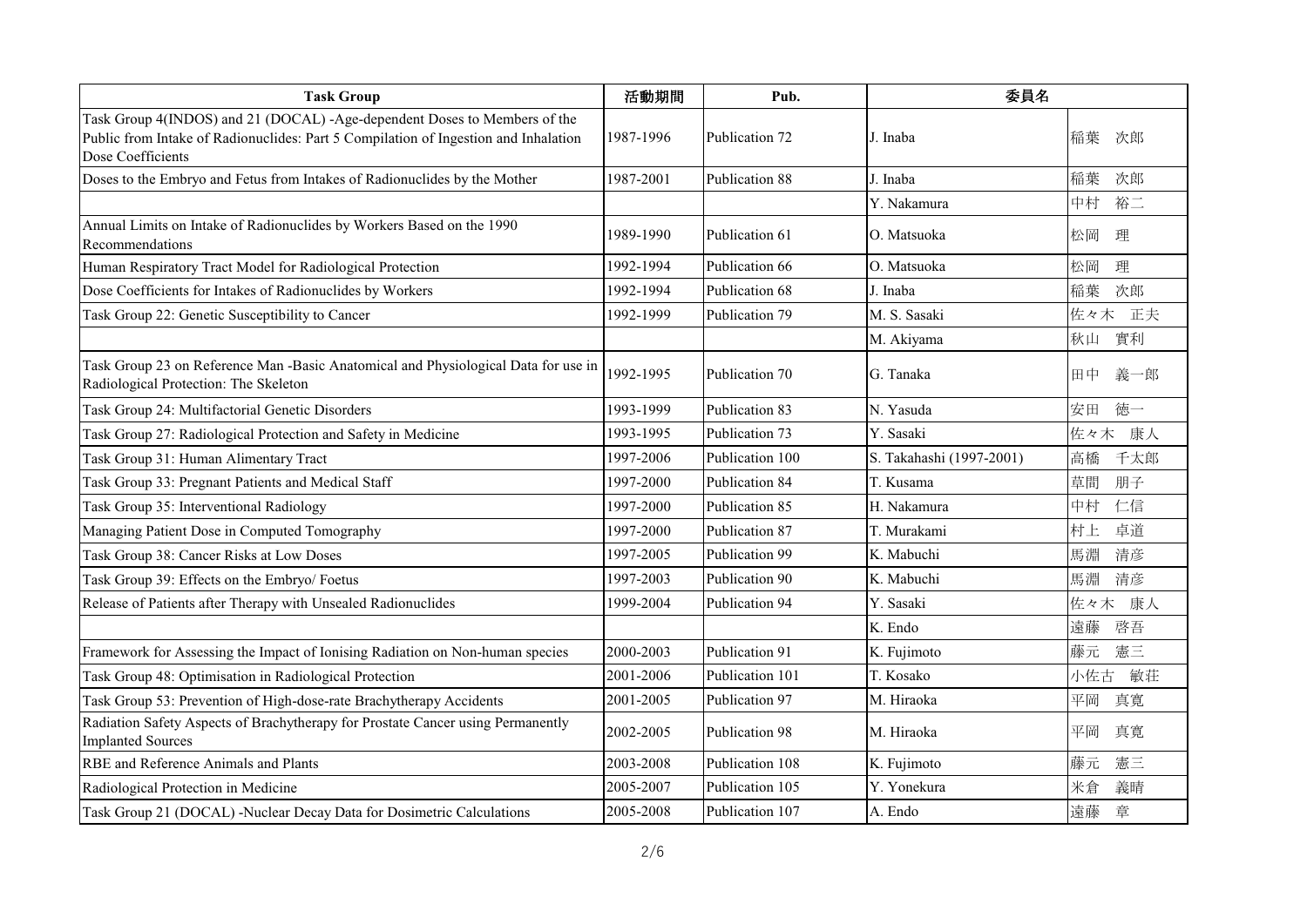| <b>Task Group</b>                                                                                               | 活動期間      | Pub.            | 委員名              |           |
|-----------------------------------------------------------------------------------------------------------------|-----------|-----------------|------------------|-----------|
| Task Group 63: Tissue Reactions and Other Non-cancer Effects of Radiation                                       | 2005-2012 | Publication 118 | K. Mabuchi       | 馬淵<br>清彦  |
| Task Group 21 (DOCAL) -Task Dose Conversion Co-efficients for External Radiation                                | 2007-2010 | Publication 116 | A. Endo          | 章<br>遠藤   |
| Task Group 4(INDOS) and 21 (DOCAL) -Compendium of Dose Coefficients based on<br><b>ICRP</b> Publication 60      | 2007-2012 | Publication 119 | A. Endo          | 遠藤<br>章   |
|                                                                                                                 |           |                 | N. Ishigure      | 石榑<br>信人  |
| Task Group 67 Radiation Protection in Space                                                                     | 2009-2013 | Publication 123 | T. Sato          | 佐藤<br>達彦  |
| Protection of the Environment under Different Exposure Situations Joint Committee<br>between Committees 4 and 5 | 2010-2014 | Publication 124 | M. Watanabe      | 渡邉正己      |
| Task Group 80: Geological Disposal of Long-Lived Solid Radioactive Waste                                        | 2010-2013 | Publication 122 | H. Umeki         | 博之<br>梅木  |
| Task Goup 87: Radiological Protection in Ion Beam Radiotherapy                                                  | 2012-2014 | Publication 127 | Y. Yonekura      | 米倉<br>義晴  |
|                                                                                                                 |           |                 | H. Tsujii        | 辻井<br>博彦  |
|                                                                                                                 |           |                 | T. Nakamura      | 尚司<br>中村  |
| Task Group 4: Dose Calculations                                                                                 | 2009-2015 | Publication 130 | A. Endo          | 遠藤<br>章   |
|                                                                                                                 |           |                 | N. Ishigure      | 石榑<br>信人  |
| Task Group 75: Stem cell biology in relation to carcinogenic radiation risk                                     | 2009-2015 | Publication 131 | O. Niwa          | 丹羽<br>太貫  |
|                                                                                                                 |           |                 | K. Suzuki        | 鈴木<br>啓司  |
|                                                                                                                 |           |                 | S. Yamashita     | 俊一<br>山下  |
| Task Group 83: Radiological Protection against Cosmic Radiation in Aviation                                     | 2009-2016 | Publication 132 | H. Yasuda        | 保田<br>浩志  |
| Task Group 96: Computational Phantoms and Radiation Transport                                                   | 2014-2016 | Publication 133 | A. Endo          | 遠藤<br>章   |
| Task Group 4: Dose Calculations                                                                                 | 2014-2017 | Publication 134 | A. Endo          | 章<br>遠藤   |
|                                                                                                                 |           |                 | N. Ishigure      | 信人<br>石榑  |
| Task Group 4: Dose Calculations                                                                                 | 2014-2018 | Publication 137 | A. Endo          | 遠藤<br>章   |
|                                                                                                                 |           |                 | N. Ishigure      | 信人<br>石榑  |
| Task Group 94: Ethics of radiological protection                                                                | 2013-2018 | Publication 138 | C. Kurihara-Saio | 千絵子<br>栗原 |
| Task Group 101: Radiological Protection in Therapy with Radiopharmaceuticals                                    | 2016-2019 | Publication 140 | Y. Yonekura      | 米倉<br>義晴  |
|                                                                                                                 |           |                 | M. Hosono        | 細野<br>眞   |
| Task Group 96: Computational Phantoms and Radiation Transport                                                   | 2014-2017 | Publication 143 | A. Endo          | 章<br>遠藤   |
|                                                                                                                 | 2017-2020 |                 | T. Sato          | 佐藤<br>達彦  |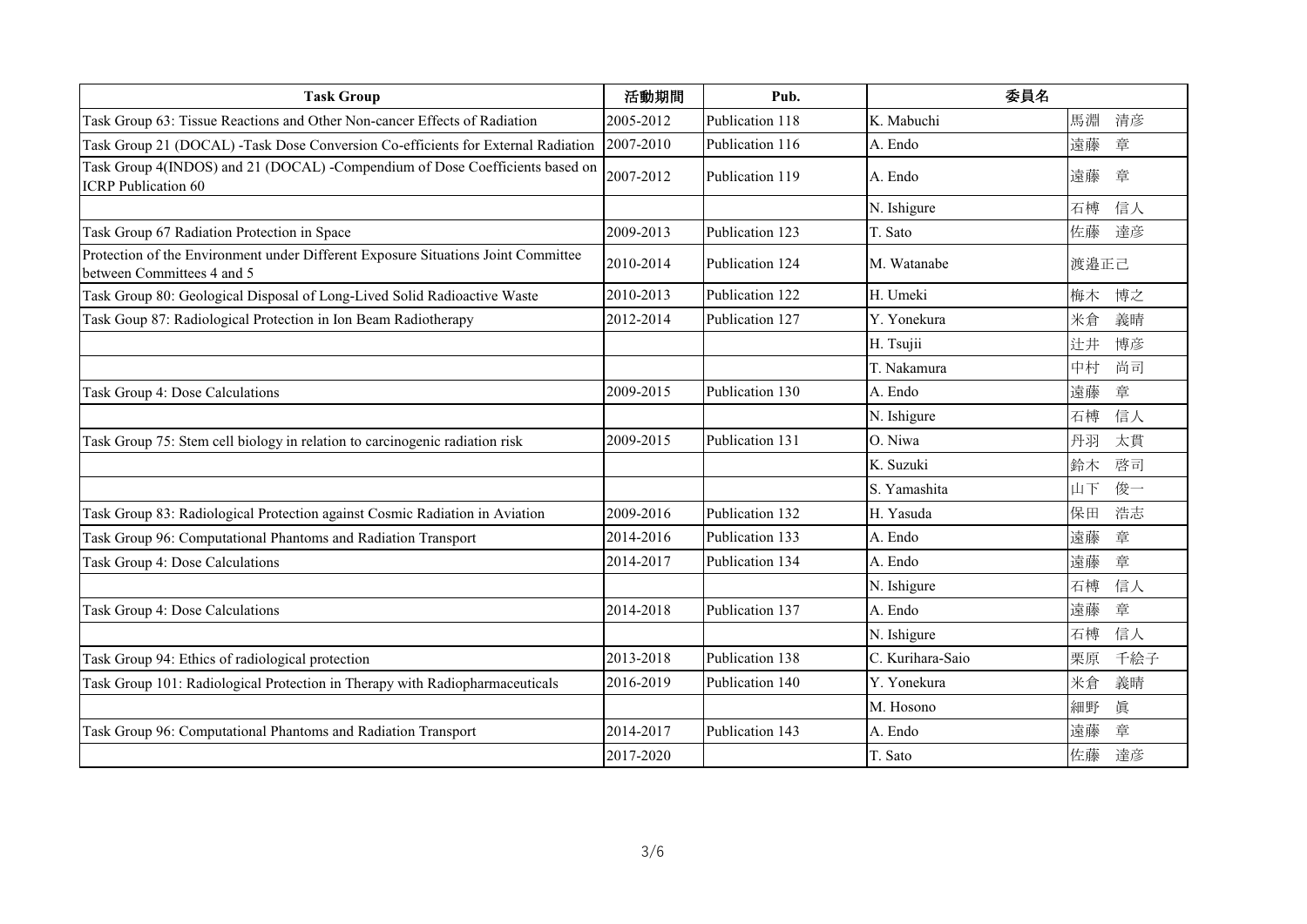| <b>Task Group</b>                                                                                                                                                                                          | 活動期間           | Pub.            | 委員名            |          |
|------------------------------------------------------------------------------------------------------------------------------------------------------------------------------------------------------------|----------------|-----------------|----------------|----------|
| Task Group90: Age-dependent Dose Conversion Coefficients for External Exposures<br>to Environmental Sources                                                                                                | 2012-2020      | Publication 144 | A. Endo        | 遠藤<br>章  |
|                                                                                                                                                                                                            |                |                 | K. Saito       | 斎藤<br>公明 |
|                                                                                                                                                                                                            |                |                 | D. Satoh       | 佐藤<br>大樹 |
| Task Group 93: Update of ICRP Publication 109 and 111                                                                                                                                                      | 2013-2020      | Publication 146 | M. Kai         | 甲斐<br>倫明 |
|                                                                                                                                                                                                            |                |                 | T. Homma       | 俊充<br>本間 |
| Task Group 36<br>Radiation Dose to Patients in Diagnostic Nuclear Medicine<br>A Task Group under Committee 2 and Committee 3                                                                               | 2020/01/01 -   |                 | M. Hosono      | 細野 眞     |
| Task Group 91<br>Radiation Risk Inference at Low-dose and Low-dose Rate Exposure for Radiological<br>Protection Purposes<br>A Task Group under Committee 1                                                 | 2020/01/01 -   |                 | M. Kai         | 甲斐 倫明    |
|                                                                                                                                                                                                            | 2020/01/01 -   |                 | K. Ozasa       | 小笹 晃太郎   |
|                                                                                                                                                                                                            | $2020/01/01$ - |                 | K. Sakai       | 酒井 一夫    |
| Task Group 96<br>Computational Phantoms and Radiation Transport<br>A Task Group under Committee 2                                                                                                          | $2018/06/26$ - |                 | T. Tatsuhiko   | 佐藤 達彦    |
| Task Group 97<br>Application of the Commission's Recommendations for Surface and Near Surface<br>Disposal of Solid Radioactive Waste<br>A Task Group under Committee 4                                     | $2020/01/01$ - |                 | T. Iimoto      | 飯本 武志    |
| Task Group 98<br>Application of the Commission's Recommendations to Exposures Resulting from<br>Contaminated Sites from Past Industrial, Military and Nuclear Activities<br>A Task Group under Committee 4 | $2020/01/01$ - |                 | H. Yasuda      | 保田 浩志    |
| Task Group 102<br><b>Detriment Calculation Methodology</b><br>A Task Group under Committee 1                                                                                                               | $2016/03/23$ - |                 | N. Ban (Chair) | 伴 信彦     |
|                                                                                                                                                                                                            | $2020/01/01$ - |                 | N. Hamada      | 浜田 信行    |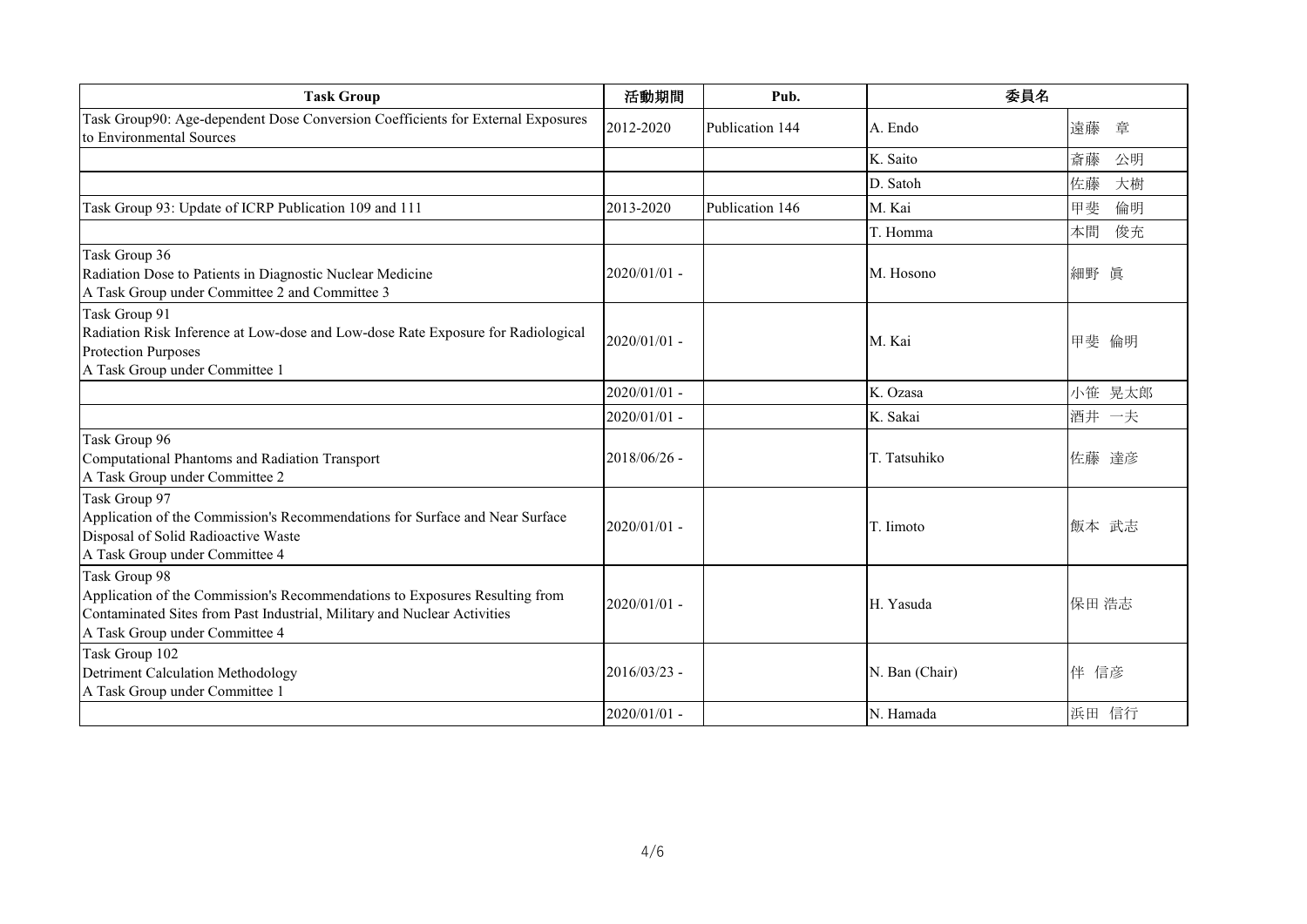| <b>Task Group</b>                                                                                                                                                              | 活動期間           | Pub. | 委員名              |         |
|--------------------------------------------------------------------------------------------------------------------------------------------------------------------------------|----------------|------|------------------|---------|
| Task Group 105<br>Considering the Environment when Applying the System of Radiological Protection<br>A Task Group under Committee 4                                            | 2020/01/01 -   |      | K. Sakai         | 酒井 一夫   |
| Task Group 109<br>Ethics in Radiological Protection for Medical Diagnosis and Treatment<br>A Task Group under Committee 3 and Committee 4                                      | 2018/04/28 -   |      | C. Kurihara-Saio | 栗原 千絵子  |
| Task Group 110<br>Radiological Protection in Veterinary Practice<br>A Task Group under Committee 3 and Committee 4                                                             | 2020/01/01 -   |      | M. Natsuhori     | 夏堀 雅宏   |
|                                                                                                                                                                                | 2020/01/01 -   |      | I. Tanaka        | 田中イグナシャ |
| Task Group 111<br>Factors Governing the Individual Response of Humans to Ionising Radiation<br>A Task Group under Committee 1 and Committee 3                                  | 2020/01/01 -   |      | K. Furukawa      | 古川 恭治   |
|                                                                                                                                                                                | 2020/01/01 -   |      | N. Hamada        | 浜田 信行   |
|                                                                                                                                                                                | 2020/01/01 -   |      | T. Imaoka        | 今岡 達彦   |
| Task Group 112<br><b>Emergency Dosimetry</b><br>A Task Group under Committee 2                                                                                                 | $2020/01/01$ - |      | K. Tani          | 谷 幸太郎   |
|                                                                                                                                                                                | $2020/01/01$ - |      | M. Tanigaki      | 谷垣 実    |
| Task Group 113<br>Reference Organ and Effective Dose Coefficients for Common Diagnostic X-ray<br><b>Imaging Examinations</b><br>A Task Group under Committee 2 and Committee 3 | $2020/01/01$ - |      | Y. Koba          | 古場 裕介   |
| Task Group 114<br>Reasonableness and Tolerability in the System of Radiological Protection<br>A Task Group under Committee 4                                                   | 2020/01/01 -   |      | H. Toshimitsu    | 本間 俊充   |
|                                                                                                                                                                                | 2019/06/07 -   |      | H. Ogino         | 荻野 晴之   |
|                                                                                                                                                                                | 2020/01/01 -   |      | S. Tsuchida      | 土田 昭司   |
|                                                                                                                                                                                | 2020/01/01 -   |      | M. Takada        | 高田 モモ   |
| Task Group 115<br>Risk and Dose Assessment for Radiological Protection of Astronauts<br>A Task Group under Committee 1                                                         | 2019/06/07 -   |      | N. Ban           | 伴 信彦    |
|                                                                                                                                                                                | $2020/01/01$ - |      | T. Komiyama      | 込山 立人   |
|                                                                                                                                                                                | 2020/01/01 -   |      | K. Ozasa         | 小笹 晃太郎  |
|                                                                                                                                                                                | 2019/05/24 -   |      | T. Sato          | 佐藤 達彦   |